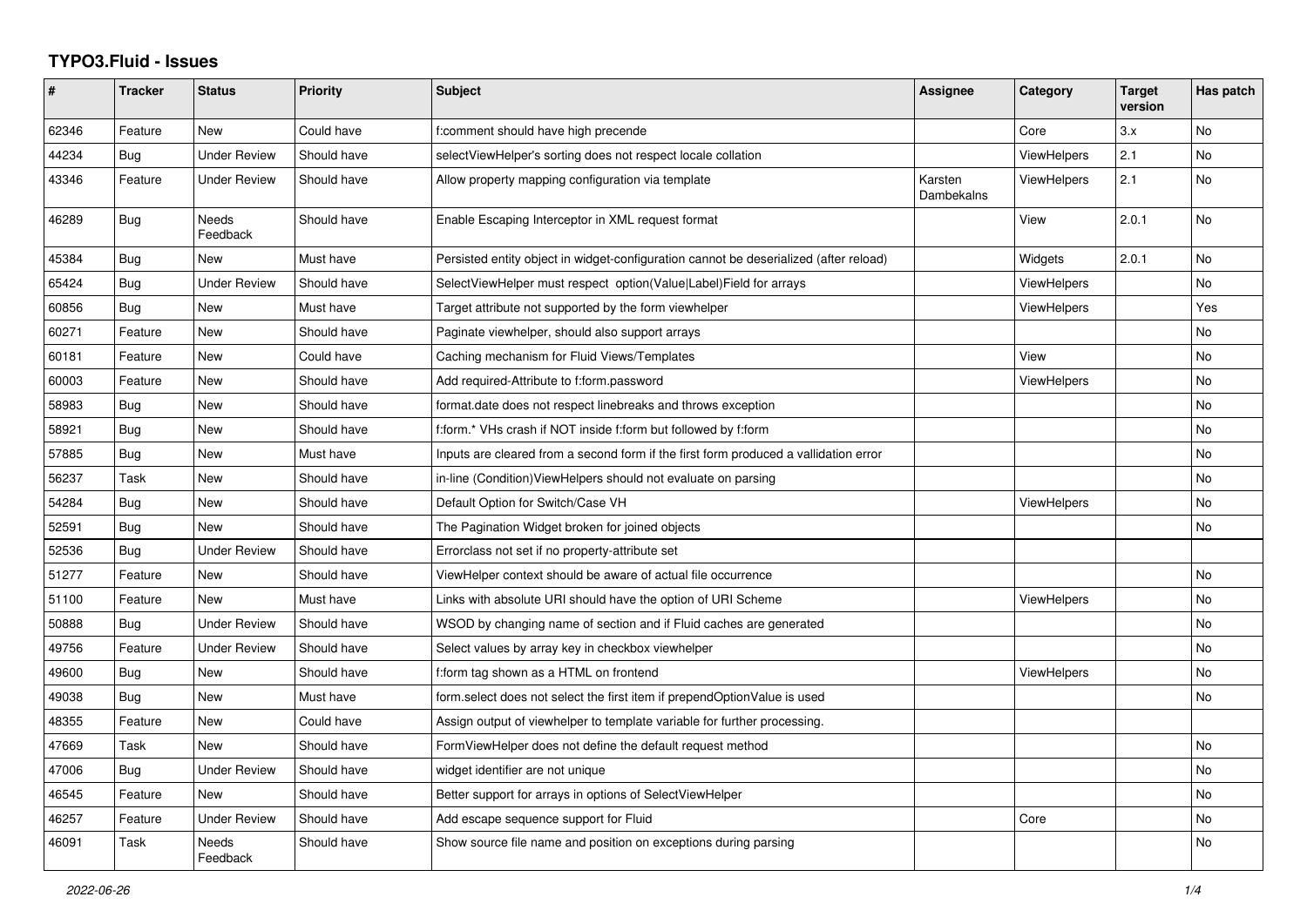| #     | <b>Tracker</b> | <b>Status</b>            | <b>Priority</b> | Subject                                                                                                     | <b>Assignee</b> | Category           | <b>Target</b><br>version | Has patch |
|-------|----------------|--------------------------|-----------------|-------------------------------------------------------------------------------------------------------------|-----------------|--------------------|--------------------------|-----------|
| 45394 | Task           | New                      | Should have     | Forwardport Unit test for standalone view                                                                   |                 | View               |                          | No        |
| 45345 | Feature        | <b>Needs</b><br>Feedback | Should have     | Easy to use comments for fluid that won't show in output                                                    |                 |                    |                          |           |
| 45153 | Feature        | New                      | Should have     | f:be.menus.actionMenuItem - Detection of the current select option is insufficient                          |                 |                    |                          | No        |
| 43072 | Task           | New                      | Should have     | Remove TOKENS for adding templates fallback in Backporter                                                   |                 | View               |                          | No        |
| 43071 | Task           | New                      | Should have     | Remove TOKENS for adding fallback teplates in B                                                             |                 |                    |                          | No.       |
| 42743 | Task           | New                      | Should have     | Remove inline style for hidden form fields                                                                  |                 |                    |                          | No        |
| 42397 | Feature        | New                      | Should have     | Missing viewhelper for general links                                                                        |                 |                    |                          | No        |
| 40081 | Feature        | New                      | Should have     | Allow assigned variables as keys in arrays                                                                  |                 |                    |                          | No        |
| 40064 | <b>Bug</b>     | New                      | Must have       | Multiselect is not getting persisted                                                                        |                 | ViewHelpers        |                          | No        |
| 39990 | <b>Bug</b>     | New                      | Should have     | Same form twice in one template: hidden fields for empty values are only rendered<br>once                   |                 | Core               |                          | No        |
| 39936 | Feature        | New                      | Should have     | registerTagAttribute should handle default values                                                           |                 | ViewHelpers        |                          | No        |
| 38369 | <b>Bug</b>     | <b>New</b>               | Must have       | Resource ViewHelpers should not fall back to request package                                                |                 | View               |                          | No        |
| 38130 | Feature        | New                      | Should have     | Checkboxes and multiple select fields should have an assignable default value                               |                 |                    |                          | No        |
| 37619 | <b>Bug</b>     | New                      | Should have     | Fatal Error when using variable in name attribute of Section ViewHelper                                     |                 | ViewHelpers        |                          | No        |
| 36655 | Bug            | New                      | Should have     | <b>Pagination Links</b>                                                                                     |                 | Widgets            |                          | No        |
| 36559 | Feature        | New                      | Could have      | New widget progress bar                                                                                     |                 |                    |                          | Yes       |
| 36410 | Feature        | New                      | Should have     | Allow templates to send arguments back to layout                                                            |                 | ViewHelpers        |                          | No        |
| 34682 | <b>Bug</b>     | <b>Under Review</b>      | Should have     | Radio Button missing checked on validation error                                                            |                 | ViewHelpers        |                          | No        |
| 34309 | Task           | New                      | Could have      | Unknown ViewHelpers cause exception - should be handled more graceful                                       |                 | ViewHelpers        |                          | No.       |
| 33215 | Feature        | New                      | Should have     | RFC: Dynamic values in ObjectAccess paths                                                                   |                 |                    |                          | No        |
| 32035 | Task           | New                      | Should have     | Improve fluid error messages                                                                                |                 | Core               |                          | Yes       |
| 31955 | Feature        | New                      | Should have     | f:uri.widget                                                                                                |                 | Widgets            |                          | No        |
| 30937 | <b>Bug</b>     | New                      | Should have     | CropViewHelper stringToTruncate can't be supplied so it can't be easily extended                            |                 | <b>ViewHelpers</b> |                          | Yes       |
| 30555 | Feature        | New                      | Could have      | Make TagBuilder more extensible                                                                             |                 | Core               |                          | No        |
| 28554 | Bug            | New                      | Should have     | (v4) implement feature flag to disable caching                                                              |                 |                    |                          | No        |
| 28553 | Bug            | New                      | Should have     | improve XHProf test setup                                                                                   |                 |                    |                          | No        |
| 28552 | <b>Bug</b>     | New                      | Should have     | (v5) write ViewHelper test for compiled run; adjust functional test to do two passes<br>(uncached & cached) |                 |                    |                          | No        |
| 28550 | Bug            | New                      | Should have     | (v4) make widgets cacheable, i.e. not implement childnodeaccess interface                                   |                 |                    |                          | No        |
| 28549 | Bug            | New                      | Should have     | make widgets cacheable, i.e. not implement childnodeaccess interface                                        |                 |                    |                          | No        |
| 27607 | <b>Bug</b>     | New                      | Must have       | Make Fluid comparisons work when first element is STRING, second is NULL.                                   |                 | Core               |                          | No        |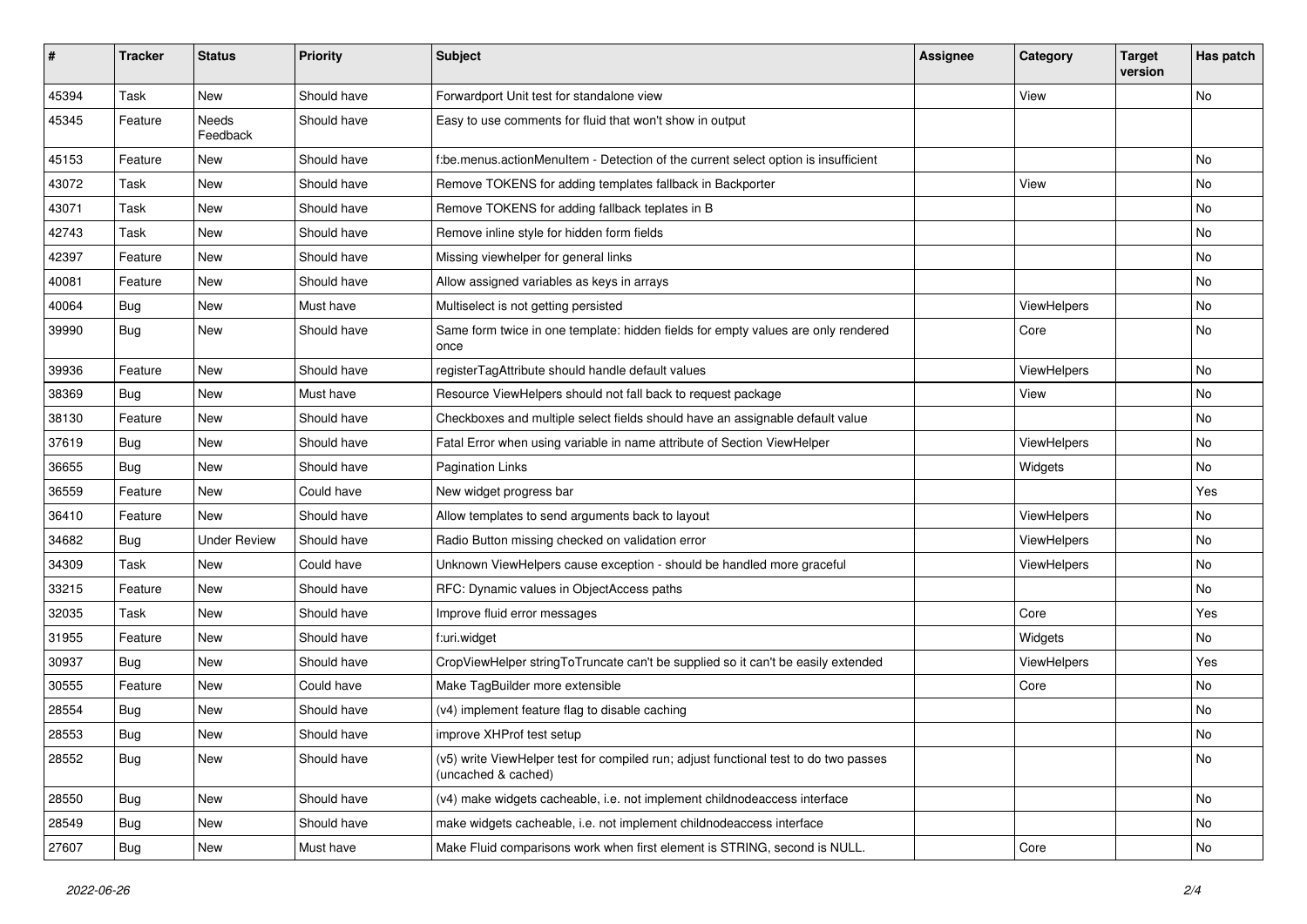| #     | <b>Tracker</b> | <b>Status</b>            | <b>Priority</b>      | Subject                                                                                                | <b>Assignee</b>             | Category           | <b>Target</b><br>version | Has patch |
|-------|----------------|--------------------------|----------------------|--------------------------------------------------------------------------------------------------------|-----------------------------|--------------------|--------------------------|-----------|
| 26664 | Task           | New                      | Won't have this time | Clean up Form ViewHelpers                                                                              |                             | ViewHelpers        |                          | <b>No</b> |
| 26658 | Task           | New                      | Won't have this time | Make Form ViewHelpers consistent                                                                       |                             | ViewHelpers        |                          | No        |
| 13045 | Bug            | New                      | Should have          | Entity decode of strings are different between if-conditions and output of variable                    |                             |                    |                          |           |
| 10911 | Task           | New                      | Should have          | Tx_Fluid_ViewHelpers_Form_AbstractFormViewHelper->renderHiddenIdentityField<br>should be more reliable |                             | ViewHelpers        |                          | No        |
| 10472 | Feature        | New                      | Could have           | Fluid Standalone distribution                                                                          |                             | Core               |                          | No        |
| 9950  | Task           | New                      | Should have          | Binding to nested arrays impossible for form-elements                                                  |                             | ViewHelpers        |                          |           |
| 9514  | Feature        | <b>New</b>               | Should have          | Support explicit Array Arguments for ViewHelpers                                                       |                             |                    |                          |           |
| 8989  | Feature        | Needs<br>Feedback        | Could have           | Search path for fluid template files                                                                   |                             | View               |                          | No        |
| 8648  | Bug            | New                      | Should have          | format.crop ViewHelper should support all features of the crop stdWrap function                        |                             | ViewHelpers        |                          | No        |
| 7608  | Feature        | New                      | Could have           | Configurable shorthand/object accessor delimiters                                                      |                             | Core               |                          | Yes       |
| 5636  | Task           | <b>Under Review</b>      | Must have            | Form RadioViewHelper and CheckBoxViewHelper miss check for existing object<br>before it is accessed.   |                             |                    |                          | No        |
| 4704  | Feature        | New                      | Should have          | Improve parsing exception messages                                                                     |                             | Core               |                          |           |
| 3481  | Bug            | <b>New</b>               | Should have          | Use ViewHelperVariableContainer in PostParseFacet                                                      |                             | Core               |                          | No        |
| 3291  | Feature        | <b>Needs</b><br>Feedback | Should have          | Cacheable viewhelpers                                                                                  |                             |                    |                          | No        |
| 1907  | Feature        | New                      | Could have           | Default values for view helpers based on context                                                       |                             | Core               |                          |           |
| 54195 | Task           | New                      | Should have          | Rename and move FormViewHelper's errorClass value, currently 'f3-form-error'                           | Adrian Föder                | ViewHelpers        |                          | No        |
| 51239 | Bug            | <b>Under Review</b>      | Must have            | AbstractViewHelper use incorrect method signature for "\$this->systemLogger->log()"                    | Adrian Föder                | Core               |                          | Yes       |
| 59057 | Bug            | Under Review             | Must have            | Hidden empty value fields shoud be disabled when related field is disabled                             | <b>Bastian</b><br>Waidelich | <b>ViewHelpers</b> |                          | No        |
| 58862 | Bug            | Needs<br>Feedback        | Should have          | FormViewHelper doesn't accept NULL as value for \$arguments                                            | <b>Bastian</b><br>Waidelich | ViewHelpers        |                          | Yes       |
| 53806 | Bug            | Under Review             | Should have          | Paginate widget maximumNumberOfLinks rendering wrong number of links                                   | <b>Bastian</b><br>Waidelich | Widgets            |                          | No        |
| 55008 | Bug            | <b>Under Review</b>      | Should have          | Interceptors should be used in Partials                                                                | Christian Müller            |                    |                          | No        |
| 33628 | Bug            | Needs<br>Feedback        | Must have            | Multicheckboxes (multiselect) for Collections don't work                                               | Christian Müller            | <b>ViewHelpers</b> |                          | No        |
| 3725  | Feature        | New                      | Could have           | <b>CSS Engine</b>                                                                                      | Christian Müller            | ViewHelpers        |                          | No        |
| 37095 | Feature        | New                      | Should have          | It should be possible to set a different template on a Fluid TemplateView inside an<br>action          | Christopher<br>Hlubek       |                    |                          | No        |
| 8491  | Task           | Needs<br>Feedback        | Should have          | link.action and uri.action differ in absolute argument                                                 | Karsten<br>Dambekalns       | ViewHelpers        |                          | No        |
| 52640 | Feature        | <b>Under Review</b>      | Should have          | Create an UnlessViewHelper as opposite to the IfViewHelper                                             | Marc Neuhaus                |                    |                          | No        |